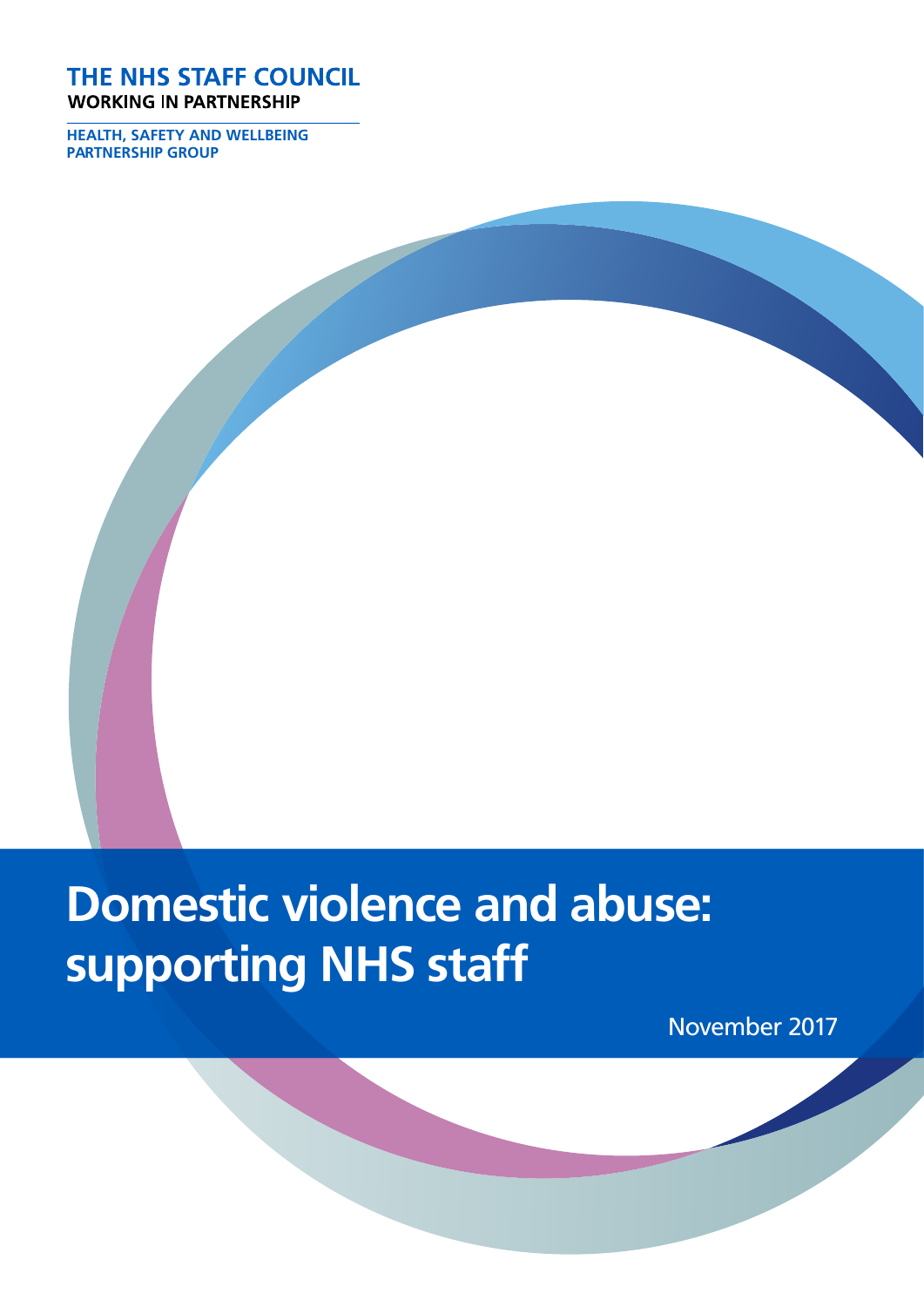## **Introduction**

**Domestic violence and abuse can affect anyone, including NHS staff. Abusive relationships impact both home and working lives. It is therefore important that NHS organisations have a domestic violence and abuse policy to offer support for staff experiencing abuse.** 

The support that organisations may need to give staff who are experiencing domestic violence and abuse may include:

- a confidential means for seeking help
- information about available resources
- special safety considerations at the workplace
- adjustments to working arrangements
- paid leave necessary to obtain medical, counselling or legal assistance.

This publication is designed to give organisations information about things to include when developing a domestic violence and abuse policy. Many NHS organisations already have domestic violence and abuse policies. This guidance has been developed by the NHS Staff Council Health, Safety and Wellbeing Partnership Group.

#### Developing a domestic violence and abuse policy

The NHS Constitution commits NHS employers, staff and staff side representatives to work in partnership in developing policies. It is in the interest of both employers and staff to develop an effective domestic violence and abuse policy which is applied fairly and consistently.

For information about working in partnership you can read the Health, Safety and Wellbeing Partnership Group's Guide to Partnership Working.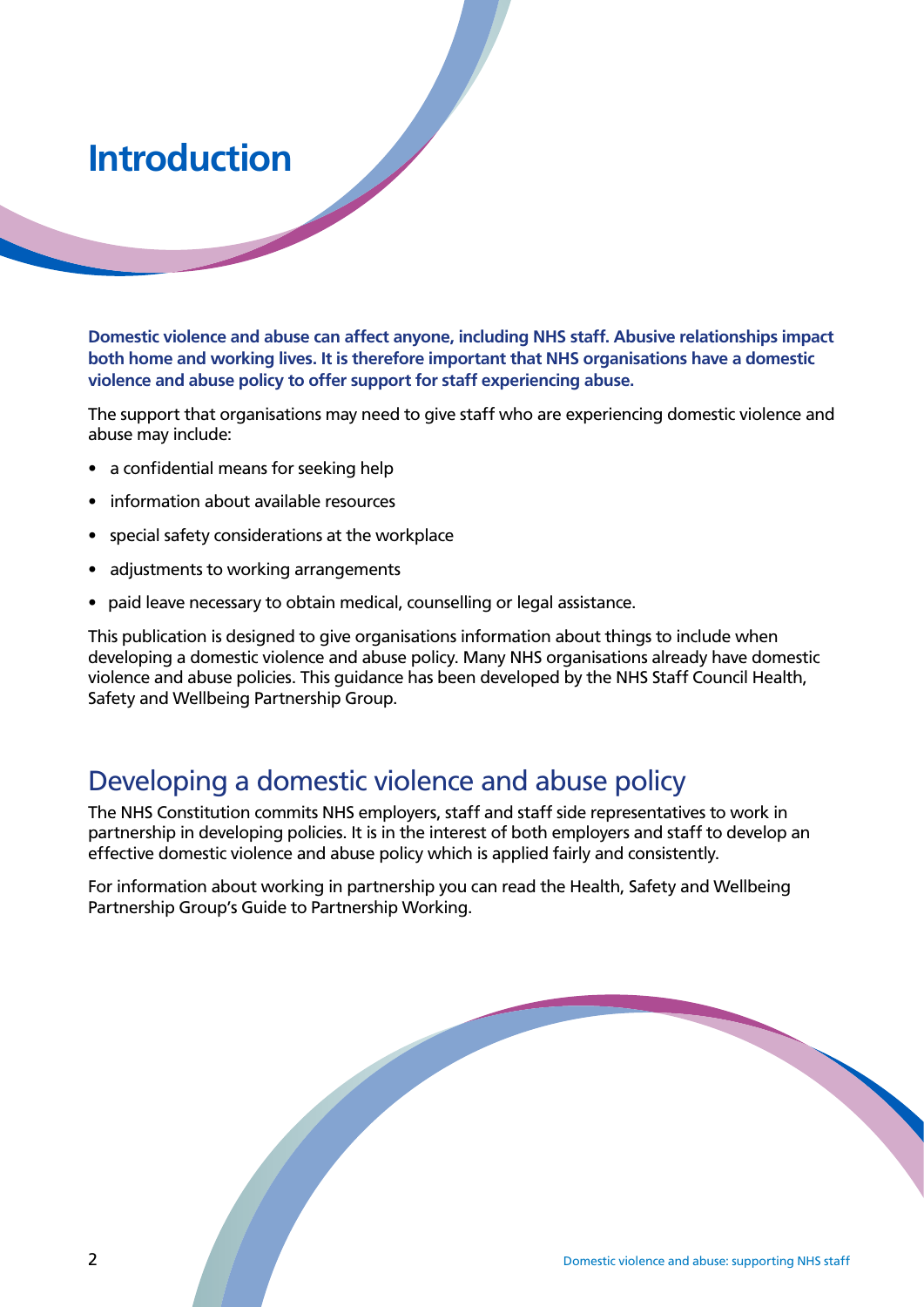# **Checklist - what to include in the policy**

### 1. Statement of intent

The policy should include a statement at the beginning that makes a commitment to support staff who are experiencing domestic violence and abuse.

#### 2. Context

Include information about the context of the policy and why organisations should support staff experiencing domestic violence and abuse.

You can link it to further information about occupational health and safety, as under the Health and Safety at Work Act 1974 and the Management of Health and Safety at Work Regulations 1999 organisations have legal responsibilities to protect the health, safety and welfare of their employees.

#### 3. Definitions

The policy should include a definition of domestic violence such as:

Any incident or pattern of incidents of controlling, coercive or threatening behaviour, violence or abuse between those aged 16 or over who are or have been intimate partners or friend or family members regardless of sex, class, race, disability, sexual orientation, gender identity or age.

Domestic abuse is the abuse of power and control over one person by another. It can take many different forms, including physical, sexual, emotional, verbal and financial abuse.

Domestic violence includes, but is not limited to:

a) Physical abuse: slapping, pushing, kicking, stabbing, damage to property or items of sentimental value, female genital mutilation, attempted murder or murder

b) Sexual : any non-consensual sexual activity, including rape, sexual assault, coercive sexual activity, or refusing safer sex

c) Restricting freedom: controlling whom you see or where you go, what you wear or what you do, stalking, imprisonment, forced marriage

d) Emotional/psychological abuse: intimidation, social isolation, verbal abuse, humiliation, constant criticism, enforced trivial routines

e) Economic abuse: stealing, depriving or taking control of money, running up debts, withholding benefit books or bank cards

#### 4. Responsibilities

The policy should stress the employee's right to confidentiality and discretion around personal details of employees (addresses, telephone numbers, work locations, shift times). However, the policy may want to make clear that in circumstances of child protection, or the protection of vulnerable adults, it may be that the organisation cannot guarantee confidentiality in these cases.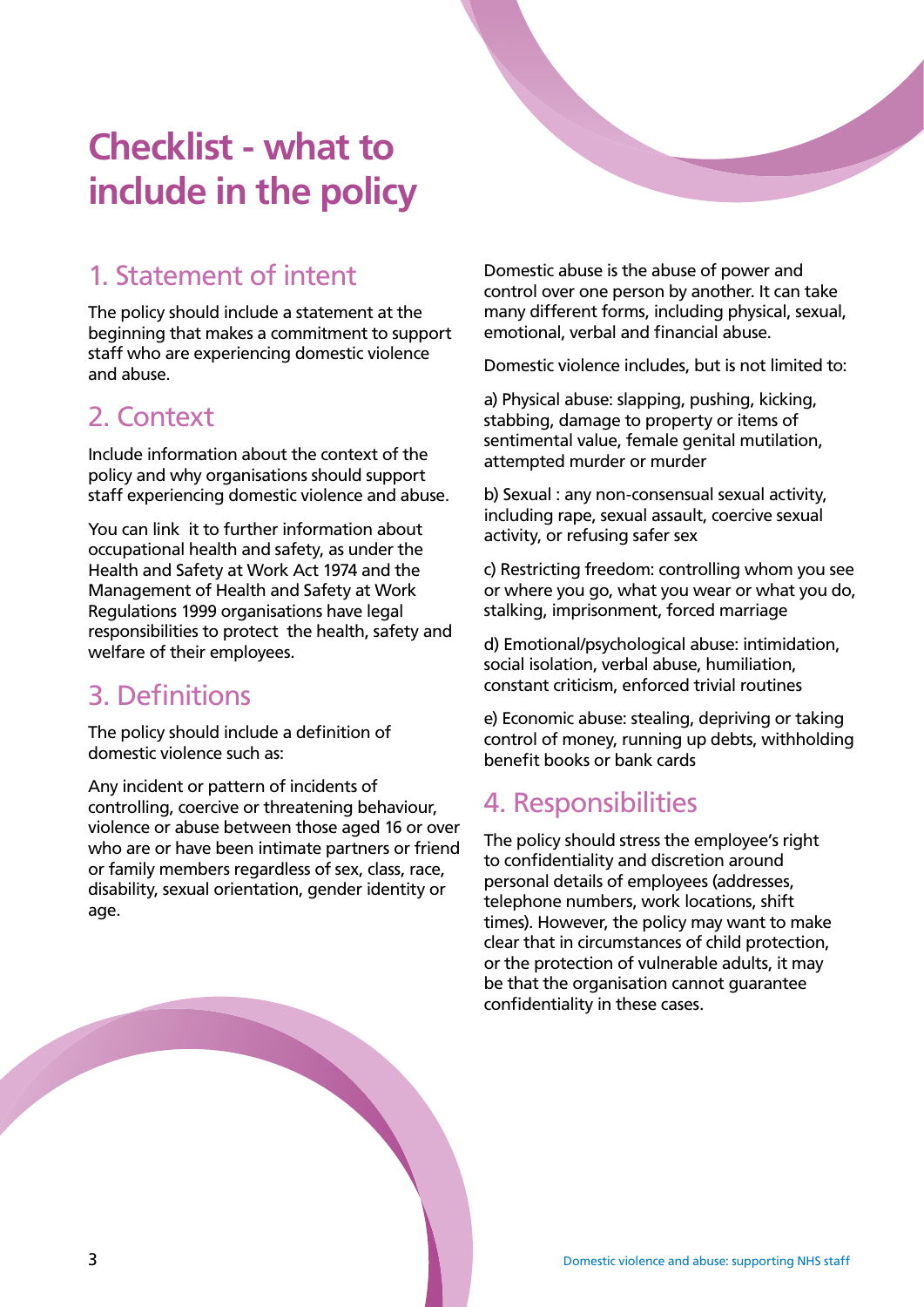

## 5. Supporting staff

The policy may wish to have a designated point **Care working - staff working** of contact (one or two people) who are specially community may be particular trained who staff can go to first. It is important should be provided v to stress that this point of contact is not a counsellor but should be responsible for listening to the employee and providing information and support in a sensitive and non-judgemental manner.

It may be the case that the employee's first point of contact is their trade union representative; their line manager or human resources staff. These staff groups should be familiar with the organisation's domestic violence and abuse policy so they understand how to support the member of staff.

Employers should provide a secure workplace and ensure relevant staff have appropriate domestic violence and abuse training.

The policy should outline the different types of special arrangements that could be put in place for an employee experiencing domestic violence and abuse for example:

• Special leave - some workplaces may need to allow for special paid leave, including extended leave if the employee needs to go to a refuge or move away, to enable employees time to visit their solicitor, the police, their GP and/or others.

• Performance and productivity - the policy may make reference to the fact that survivors of domestic violence may have performance or productivity issues and the organisation should deal with these sympathetically.

• Security measures - for example ensuring access to some buildings is only for staff and authorised visitors.

• Workplace changes - if practical consideration of a permanent or temporary change of workplace.

• Shift changes - if practical, a consideration of changes to shift patterns and times.

• Transport - consideration of support with transport arrangements to and from work, including parking.

• Lone working - staff working alone in the community may be particularly vulnerable and should be provided with lone working alarms (and in some cases may need to be move out of a community role if things become difficult). Read the Partnership Group's **[guidance on lone](http://www.nhsemployers.org/case-studies-and-resources/2013/10/improving-safety-for-lone-workers-a-guide-for-lone-workers)  [working](http://www.nhsemployers.org/case-studies-and-resources/2013/10/improving-safety-for-lone-workers-a-guide-for-lone-workers)**.

• Safety at Work Plan - drawing up a 'Safety at Work Plan' with information about what to do if the abuser calls or comes to the workplace and how to record the employee's whereabouts during the day.

• Changes to payment arrangements for salary made as a priority.

- Salary advances to be available in extreme situations where it is identified that this may help an employee flee a violent situation.
- Referral to occupational health if necessary.

Perpetrators who are employees

The policy should outline the disciplinary process for perpetrators of domestic violence and abuse. The organisation should:

• Take formal action against any employee who incurs, during their period of employment, a criminal conviction relating to domestic violence and abuse.

• Take disciplinary action against any employee who uses the time, property or the resources of the organisation to abuse a partner or family member.

• Require an employee who has a Non-Molestation Order or Occupation Order in place against them to declare this to the organisation. If their job involves working with or coming into contact with children or vulnerable adults a change in role may be considered.

• Take action, as appropriate, to minimise the potential for a perpetrator to use their position or resources to find out the whereabouts, or other details, of their partner or ex-partner.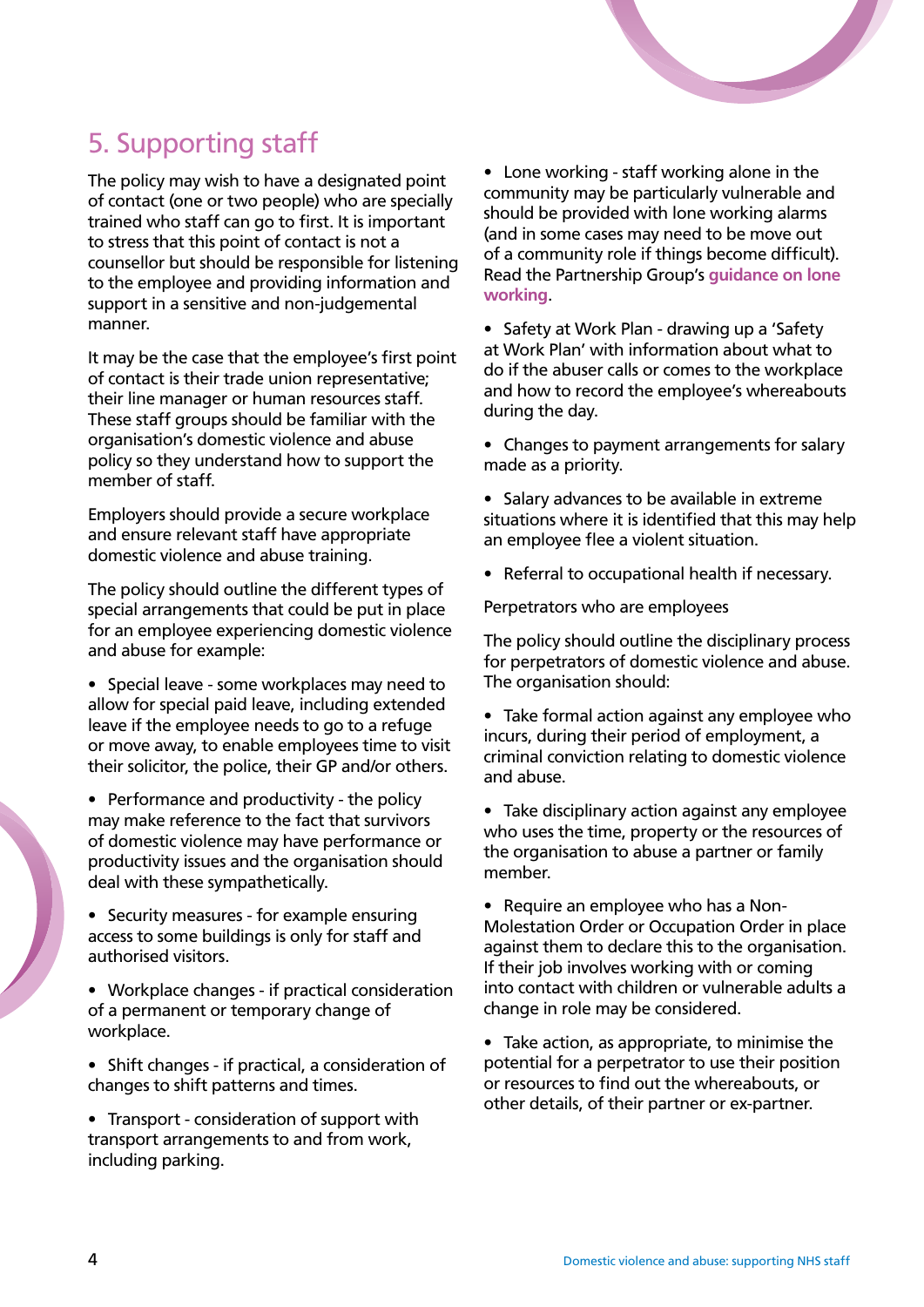The policy should also address support for staff who are the perpetrators of domestic violence and abuse who may wish to seek help and support to change, for example providing information about perpetrator re-education programmes.

The policy may outline that it is a condition of employment that all employees observe a high standard of personal and professional conduct and that domestic violence and abuse is a serious matter that may lead to criminal convictions.

The policy needs to outline what support is available to the staff member and recognise that staff members may raise concerns to their union representative if the issue is not being addressed.

The policy should also address the situation where both the perpetrator and the survivor are employees of the organisation.

#### 6. Information and training

As part of induction, health and safety and management training the following information should be provided to staff:

- domestic violence services
- the workplace policy
- the role of the named contact
- protocols for identifying and responding to domestic violence (victims and perpetrators).

The policy should make training available for points of contact (if there are specific points of contact) such as line managers, HR staff and staff side representatives. Wherever possible this training should be done in partnership.

The policy should also include details about training for other staff members such as switchboard operators and staff at reception about their responsibilities not to divulge information about staff.

#### 7. Cross reference to other policies that already exist

The policy needs to cross reference to other policies, for example, stress at work, equality and diversity policy, harassment policy and procedure, flexible working etc.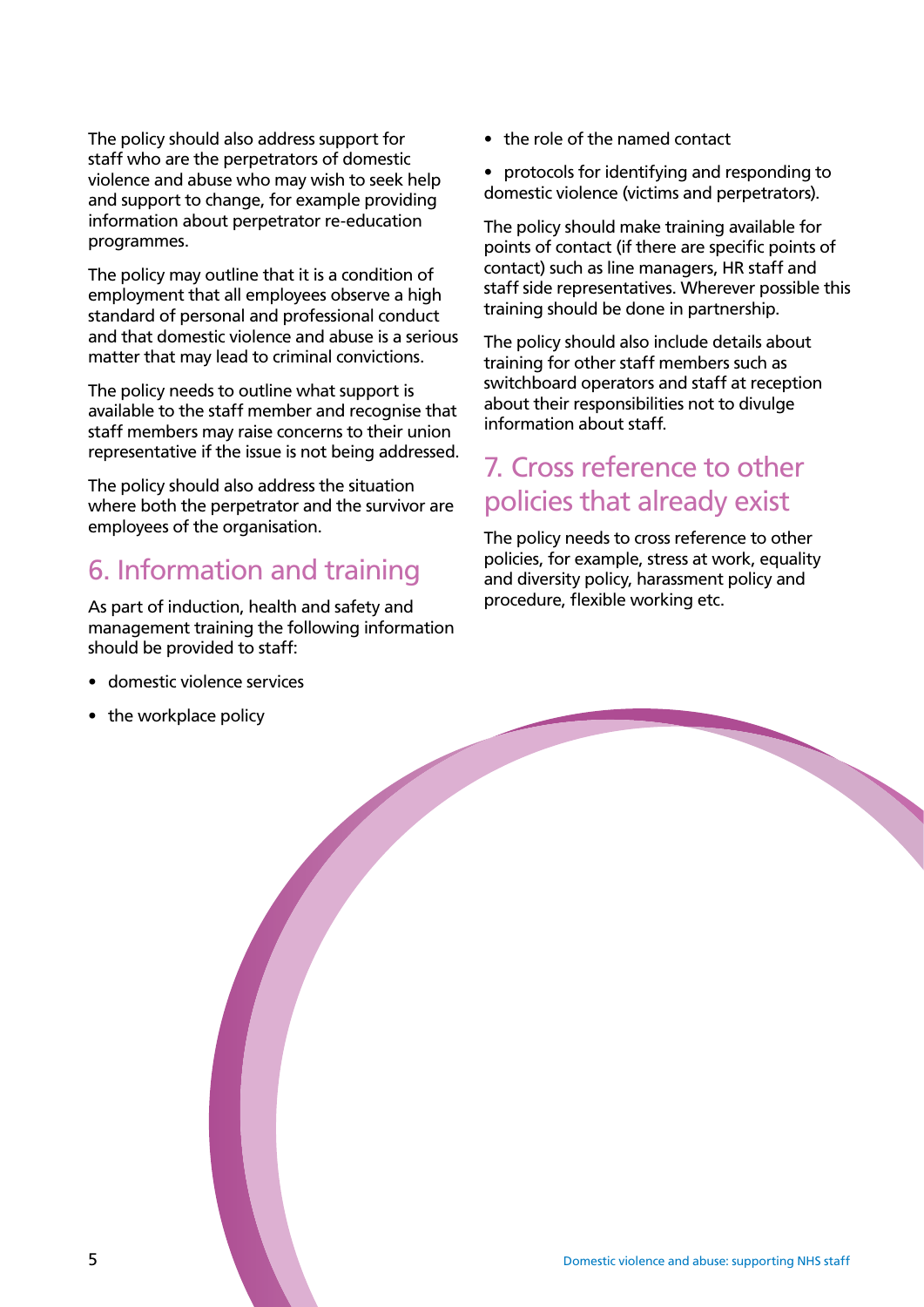## **More resources**

#### **You can also find more information from these organisations:**

**Women's Aid (England)** https://www.womensaid.org.uk **Scottish Women's Aid** http://www.scottishwomensaid.org.uk **Welsh Women's Aid** http://www.welshwomensaid.org.uk **Northern Ireland's Women's Aid** https://www.womensaidni.org **The Samaritans** https://www.samaritans.org **Victim Support** https://www.victimsupport.org.uk **Police** https://www.police.uk **Rape Crisis England and Wales** https://rapecrisis.org.uk **Refuge** http://www.refuge.org.uk **TUC** https://www.tuc.org.uk **National LGBT Domestic Abuse Helpline** http://www.galop.org.uk/domesticabuse **Men's Advice Line** http://www.mensadviceline.org.uk **Royal College of Nursing** https://www.rcn.org.uk/clinical-topics/domestic-violence-and-abuse

#### **Further reading:**

Read Unite the Union's chapter on domestic violence in their **[Women's Health Safety and Wellbeing](http://www.unitetheunion.org/uploaded/documents/Women)  [Guide](http://www.unitetheunion.org/uploaded/documents/Women)**.

Further information published by the NHS Staff Council's Health, Safety and Wellbeing Partnership Group can be found the on the **[NHS Employers website](http://www.nhsemployers.org/your-workforce/retain-and-improve/staff-experience/health-work-and-wellbeing/protecting-staff-and-preventing-ill-health/partnership-working-across-your-organisation/partnership-working-on-health-safety-and-wellbeing/hswpg-publications-advice-and-resources)**.